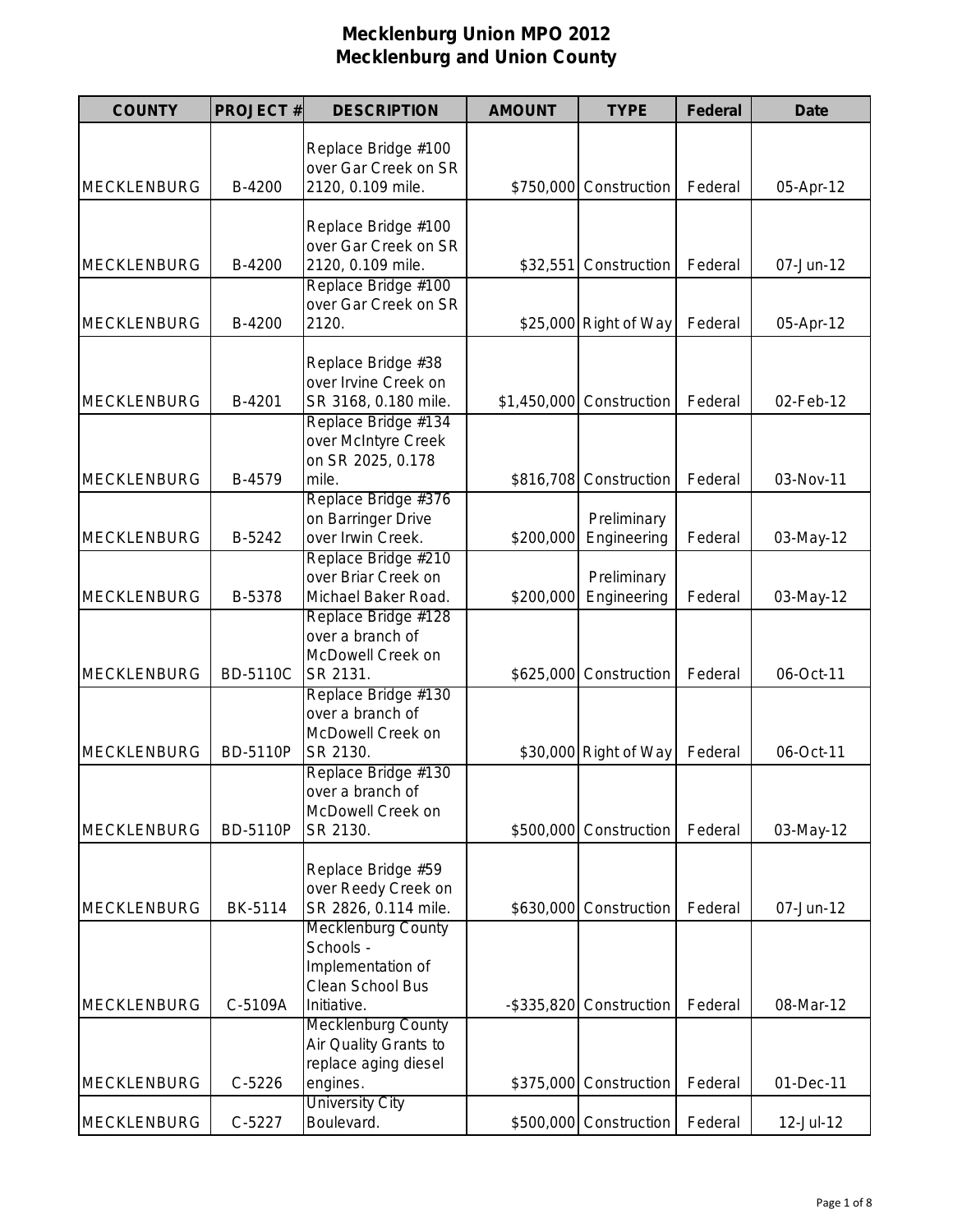| <b>COUNTY</b>                                                  | <b>PROJECT#</b>                | <b>DESCRIPTION</b>                                                                                                                                                                                                                                                                                                                                                            | <b>AMOUNT</b> | <b>TYPE</b>                                                        | <b>Federal</b>                | <b>Date</b>            |
|----------------------------------------------------------------|--------------------------------|-------------------------------------------------------------------------------------------------------------------------------------------------------------------------------------------------------------------------------------------------------------------------------------------------------------------------------------------------------------------------------|---------------|--------------------------------------------------------------------|-------------------------------|------------------------|
|                                                                |                                | Intersection                                                                                                                                                                                                                                                                                                                                                                  |               |                                                                    |                               |                        |
|                                                                |                                | improvements at                                                                                                                                                                                                                                                                                                                                                               |               |                                                                    |                               |                        |
| <b>MECKLENBURG</b>                                             | $C-5228$                       | David Cox Road/NC<br>115.                                                                                                                                                                                                                                                                                                                                                     | \$220,000     | Preliminary<br>Engineering                                         | Federal                       | 01-Dec-11              |
|                                                                |                                | <b>Graham Street</b>                                                                                                                                                                                                                                                                                                                                                          |               |                                                                    |                               |                        |
| <b>MECKLENBURG</b>                                             | C-5501                         | Sidewalk.                                                                                                                                                                                                                                                                                                                                                                     | \$250,000     | Construction                                                       | Federal                       | 03-Nov-11              |
|                                                                |                                |                                                                                                                                                                                                                                                                                                                                                                               |               |                                                                    |                               |                        |
|                                                                |                                | <b>Barton Creek</b>                                                                                                                                                                                                                                                                                                                                                           |               |                                                                    |                               |                        |
|                                                                |                                | Greenway connecting                                                                                                                                                                                                                                                                                                                                                           |               |                                                                    |                               |                        |
|                                                                |                                | <b>Mallard Creek</b>                                                                                                                                                                                                                                                                                                                                                          |               |                                                                    |                               |                        |
|                                                                |                                | Greenway north of                                                                                                                                                                                                                                                                                                                                                             |               |                                                                    |                               |                        |
|                                                                |                                | Tryon Street to JW                                                                                                                                                                                                                                                                                                                                                            |               | Preliminary                                                        |                               |                        |
| <b>MECKLENBURG</b>                                             | C-5537                         | Clay Boulevard.                                                                                                                                                                                                                                                                                                                                                               | \$192,000     | Engineering                                                        | Federal                       | 09-Aug-12              |
|                                                                |                                | I-77 from 5th Street to                                                                                                                                                                                                                                                                                                                                                       |               |                                                                    |                               |                        |
|                                                                |                                | I-85 and I-277 from I-                                                                                                                                                                                                                                                                                                                                                        |               |                                                                    |                               |                        |
|                                                                |                                | 77 to North College                                                                                                                                                                                                                                                                                                                                                           |               | Preliminary                                                        |                               |                        |
| <b>MECKLENBURG</b>                                             | I-3311C                        | Street.                                                                                                                                                                                                                                                                                                                                                                       | \$2,000,000   | Engineering                                                        | Federal                       | 01-Dec-11              |
|                                                                |                                | I-77 from I-277 (Exit 9)                                                                                                                                                                                                                                                                                                                                                      |               |                                                                    |                               |                        |
|                                                                |                                | to the South Carolina                                                                                                                                                                                                                                                                                                                                                         |               |                                                                    |                               |                        |
| <b>MECKLENBURG</b>                                             | $I-4720$                       | State Line, 8.700<br>miles.                                                                                                                                                                                                                                                                                                                                                   | $-$61,930$    | Construction                                                       | Federal                       | 01-Oct-11              |
|                                                                |                                | I-77 from I-277 (Exit 9)                                                                                                                                                                                                                                                                                                                                                      |               |                                                                    |                               |                        |
|                                                                |                                | to the South Carolina                                                                                                                                                                                                                                                                                                                                                         |               |                                                                    |                               |                        |
| <b>MECKLENBURG</b>                                             | $I-4720$                       | State Line.                                                                                                                                                                                                                                                                                                                                                                   |               | \$337,650 Construction                                             | Federal                       | 01-Oct-11              |
|                                                                |                                | I-77 at SR 5544 (West                                                                                                                                                                                                                                                                                                                                                         |               |                                                                    |                               |                        |
|                                                                |                                | Catawba Avenue)                                                                                                                                                                                                                                                                                                                                                               |               |                                                                    |                               |                        |
|                                                                |                                | Interchange in                                                                                                                                                                                                                                                                                                                                                                |               | Preliminary                                                        |                               |                        |
| <b>MECKLENBURG</b>                                             | $I-4733$                       | Cornelius.                                                                                                                                                                                                                                                                                                                                                                    | $-$ \$860,000 | Engineering                                                        | Federal                       | 12-Jul-12              |
|                                                                |                                | I-77 at SR 5544 (West                                                                                                                                                                                                                                                                                                                                                         |               |                                                                    |                               |                        |
|                                                                |                                |                                                                                                                                                                                                                                                                                                                                                                               |               |                                                                    |                               |                        |
|                                                                |                                |                                                                                                                                                                                                                                                                                                                                                                               |               |                                                                    |                               |                        |
|                                                                |                                |                                                                                                                                                                                                                                                                                                                                                                               |               |                                                                    |                               |                        |
|                                                                |                                |                                                                                                                                                                                                                                                                                                                                                                               |               |                                                                    |                               |                        |
|                                                                |                                |                                                                                                                                                                                                                                                                                                                                                                               |               |                                                                    |                               |                        |
|                                                                |                                |                                                                                                                                                                                                                                                                                                                                                                               |               |                                                                    |                               |                        |
|                                                                |                                |                                                                                                                                                                                                                                                                                                                                                                               |               |                                                                    |                               |                        |
|                                                                |                                |                                                                                                                                                                                                                                                                                                                                                                               |               |                                                                    |                               |                        |
|                                                                |                                |                                                                                                                                                                                                                                                                                                                                                                               |               |                                                                    |                               |                        |
|                                                                |                                |                                                                                                                                                                                                                                                                                                                                                                               |               |                                                                    |                               |                        |
|                                                                |                                |                                                                                                                                                                                                                                                                                                                                                                               |               |                                                                    |                               |                        |
| <b>MECKLENBURG</b>                                             | I-5006                         | miles.                                                                                                                                                                                                                                                                                                                                                                        | \$114,035     | Construction                                                       | Federal                       | 01-Oct-11              |
|                                                                |                                |                                                                                                                                                                                                                                                                                                                                                                               |               |                                                                    |                               |                        |
|                                                                |                                | Interstate Maintenance                                                                                                                                                                                                                                                                                                                                                        |               |                                                                    |                               |                        |
|                                                                |                                | and Preservation                                                                                                                                                                                                                                                                                                                                                              |               |                                                                    |                               |                        |
|                                                                |                                |                                                                                                                                                                                                                                                                                                                                                                               |               |                                                                    |                               |                        |
|                                                                |                                |                                                                                                                                                                                                                                                                                                                                                                               |               |                                                                    |                               | 08-Mar-12              |
|                                                                |                                |                                                                                                                                                                                                                                                                                                                                                                               |               |                                                                    |                               |                        |
|                                                                |                                |                                                                                                                                                                                                                                                                                                                                                                               |               |                                                                    |                               |                        |
|                                                                |                                |                                                                                                                                                                                                                                                                                                                                                                               |               |                                                                    |                               |                        |
|                                                                |                                |                                                                                                                                                                                                                                                                                                                                                                               |               |                                                                    |                               |                        |
| <b>MECKLENBURG</b><br><b>MECKLENBURG</b><br><b>MECKLENBURG</b> | $I-4733$<br>I-5210B<br>I-5210C | Catawba Avenue)<br>Interchange in<br>Cornelius.<br><b>I-85 North and</b><br>Southbound from the<br>Gaston County Line to<br>the beginning of<br>concrete pavement in<br><b>Mecklenburg County</b><br>near<br>SR 1601 (Moore's<br>Chapel Road), 0.650<br>Program. I-277, I-77<br>and I-85.<br>Interstate Maintenance<br>and Preservation<br>Program. I-77 and I-<br>485 Ramps. | \$670,000     | \$860,000 Right of Way<br>Construction<br>\$1,835,000 Construction | Federal<br>Federal<br>Federal | 12-Jul-12<br>06-Sep-12 |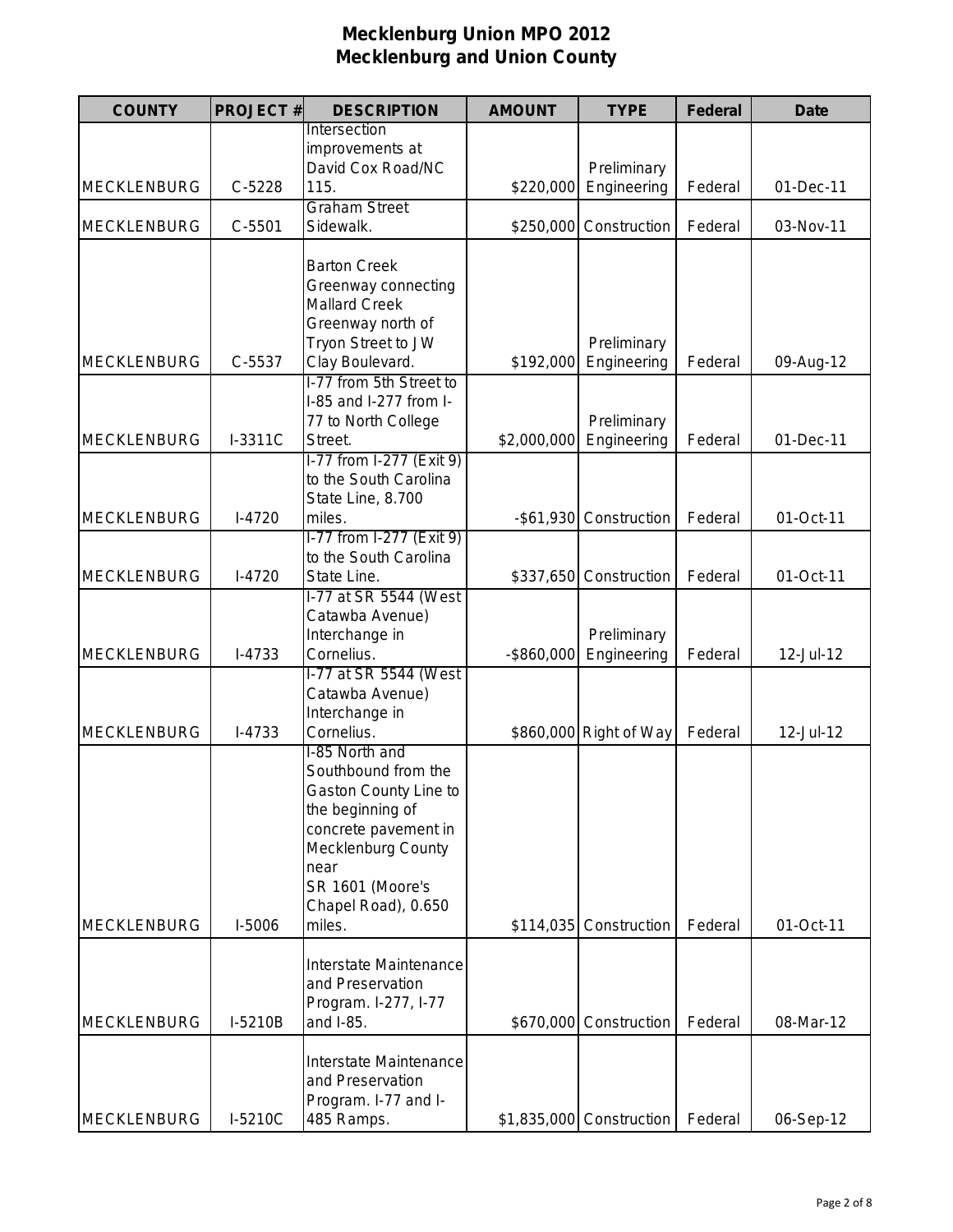| <b>COUNTY</b>                                             | <b>PROJECT#</b>  | <b>DESCRIPTION</b>                                                                                                                                                                                                                                                                                     | <b>AMOUNT</b>        | <b>TYPE</b>                               | <b>Federal</b>     | <b>Date</b>            |
|-----------------------------------------------------------|------------------|--------------------------------------------------------------------------------------------------------------------------------------------------------------------------------------------------------------------------------------------------------------------------------------------------------|----------------------|-------------------------------------------|--------------------|------------------------|
| <b>MECKLENBURG</b>                                        | I-5405           | I-77 from I-277<br>(Brookshire Freeway)<br>to West Catawba<br>Avenue (Exit 28).                                                                                                                                                                                                                        | \$2,000,000          | Preliminary<br>Engineering                | Federal            | 03-Nov-11              |
| <b>MECKLENBURG</b>                                        | I-5405           | I-77 from I-277<br>(Brookshire Freeway)<br>to West Catawba<br>Avenue (Exit 28).                                                                                                                                                                                                                        | \$150,000            | Preliminary<br>Engineering                | Federal            | 12-Jul-12              |
| <b>MECKLENBURG</b>                                        | R-2248AC         | CHAR LOOP                                                                                                                                                                                                                                                                                              |                      | -\$1,460,778 Construction                 | <b>State</b>       | 12-Jul-12              |
| <b>MECKLENBURG</b>                                        | R-2248E          | <b>CHAR LOOP</b>                                                                                                                                                                                                                                                                                       |                      | \$249,715 Right of Way                    | Federal            | 03-May-12              |
| <b>MECKLENBURG</b>                                        | R-2248E          | <b>CHAR LOOP</b>                                                                                                                                                                                                                                                                                       | \$13,734,000         | Construction                              | Federal            | 01-Oct-11              |
| <b>MECKLENBURG</b>                                        | R-2248F          | <b>CHAR LOOP</b>                                                                                                                                                                                                                                                                                       | $-$463,701$          | Construction                              | <b>State</b>       | 02-Feb-12              |
| <b>MECKLENBURG</b>                                        | R-4902           | <b>CHAR LOOP</b>                                                                                                                                                                                                                                                                                       |                      | \$650,000 Right of Way                    | Federal            | 01-Dec-11              |
| <b>MECKLENBURG</b>                                        | R-4902           | <b>CHAR LOOP</b>                                                                                                                                                                                                                                                                                       |                      | \$21,000,000 Construction                 | Federal            | 01-Dec-11              |
| <b>MECKLENBURG</b>                                        | R-4902           | <b>CHAR LOOP</b>                                                                                                                                                                                                                                                                                       | \$23,000,000         | Construction                              | Federal            | 06-Sep-12              |
| <b>MECKLENBURG</b>                                        | SR-5000U         | Safe Routes to<br>School. Olde<br>Providence<br><b>Elementary School</b><br>and Community.                                                                                                                                                                                                             | $-$29,156$           | Preliminary<br>Engineering                | Federal            | 07-Jun-12              |
| <b>MECKLENBURG</b>                                        | <b>SR-5001AF</b> | Safe Routes to<br>School. Construct<br>sidewalk along Hollis<br>Road and Anson<br>Street; install bike<br>racks; intersection<br>design improvements<br>at school entrance on<br>Hartford Avenue and<br>modify alignment of<br>intersection at Auburn<br>Avenue and<br>Melbourne Court<br>serving Sedg | $-$33,500$           | Preliminary<br>Engineering                | Federal            | 07-Jun-12              |
|                                                           |                  | NC 24/27 at SR 3102                                                                                                                                                                                                                                                                                    |                      | Preliminary                               |                    |                        |
| <b>MECKLENBURG</b><br>MECKLENBURG SS-4910AW in Charlotte. |                  | SS-4910AU (Cabarrus Road).<br>SR 1441 (Carowinds<br>Boulevard) and SR<br>1124 (Choate<br>Circle/Catawba<br>Avenue) Intersection                                                                                                                                                                        | \$10,000<br>\$15,000 | Engineering<br>Preliminary<br>Engineering | Federal<br>Federal | 06-Oct-11<br>01-Dec-11 |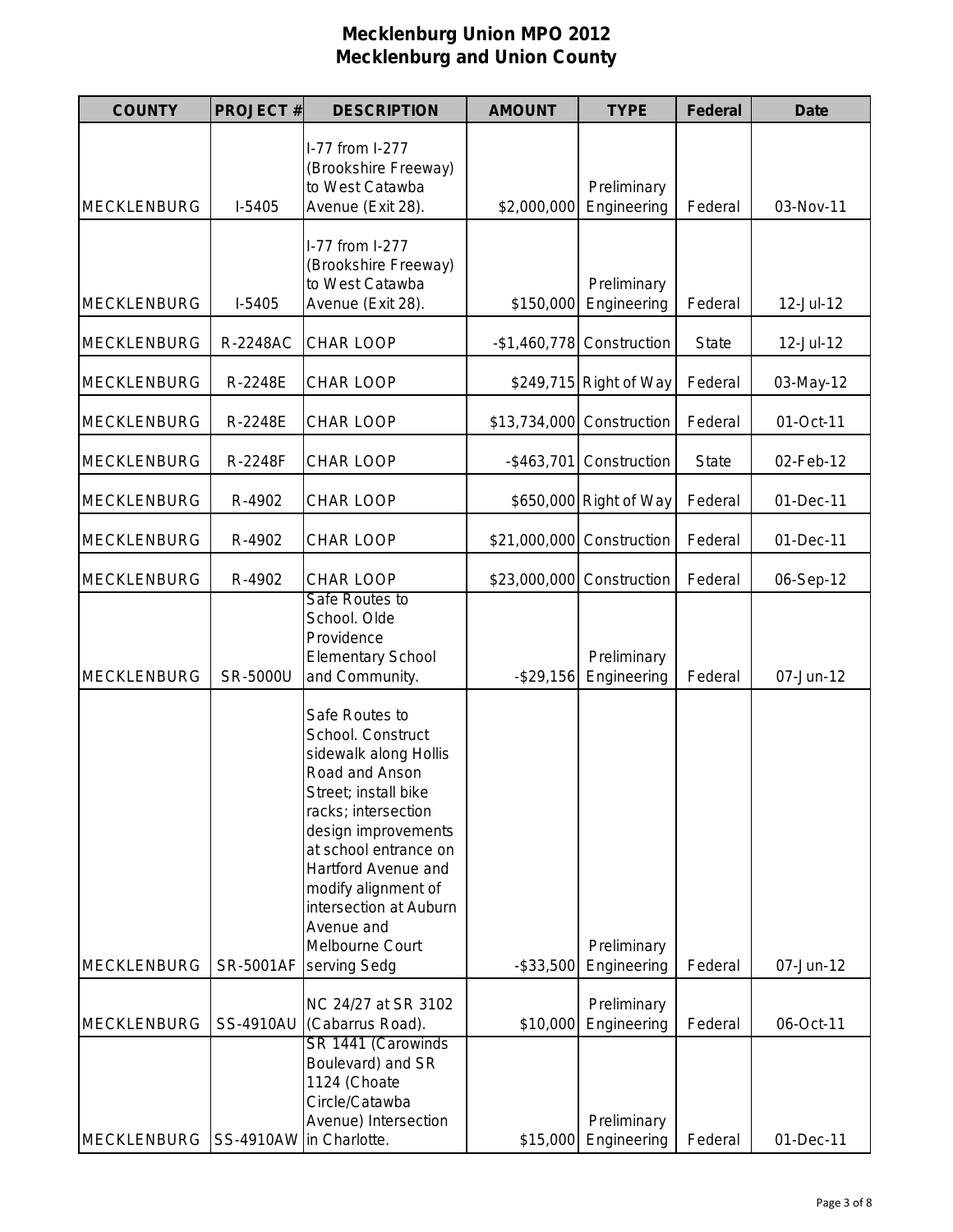| <b>COUNTY</b>      | <b>PROJECT#</b> | <b>DESCRIPTION</b>                                                                                                                                                                                                                                                                                                                          | <b>AMOUNT</b> | <b>TYPE</b>                | <b>Federal</b> | <b>Date</b> |
|--------------------|-----------------|---------------------------------------------------------------------------------------------------------------------------------------------------------------------------------------------------------------------------------------------------------------------------------------------------------------------------------------------|---------------|----------------------------|----------------|-------------|
| <b>MECKLENBURG</b> |                 | <b>SR 3998 (South</b><br>Boulevard) and Grover<br>SS-4910BA Road in Charlotte.                                                                                                                                                                                                                                                              | \$10,000      | Preliminary<br>Engineering | Federal        | 07-Jun-12   |
|                    |                 | NC 49 (Tryon Road)<br>and General<br>Drive/York Center in                                                                                                                                                                                                                                                                                   |               | Preliminary                |                |             |
| <b>MECKLENBURG</b> | SS-4910BB       | Charlotte.<br>NC 115 at SR 2140                                                                                                                                                                                                                                                                                                             | \$20,000      | Engineering<br>Preliminary | Federal        | 07-Jun-12   |
| <b>MECKLENBURG</b> | SS-4910BD       | (Stumptown Road).<br>Intersection of NC 160                                                                                                                                                                                                                                                                                                 | \$50,000      | Engineering                | Federal        | 06-Sep-12   |
| <b>MECKLENBURG</b> | SS-4910Y        | (Steele Creek Road)<br>and SR 1118 (Sam<br>Neely Road).                                                                                                                                                                                                                                                                                     | \$20,000      | Preliminary<br>Engineering | Federal        | 05-Apr-12   |
| <b>MECKLENBURG</b> | U-0209B         | <b>US74</b>                                                                                                                                                                                                                                                                                                                                 |               | \$5,484,000 Right of Way   | Federal        | 01-Oct-11   |
| <b>MECKLENBURG</b> | U-4401          | <b>CHAR LOOP</b>                                                                                                                                                                                                                                                                                                                            |               | \$153,000 Right of Way     | <b>State</b>   | 03-Nov-11   |
| <b>MECKLENBURG</b> | U-4401          | <b>CHAR LOOP</b>                                                                                                                                                                                                                                                                                                                            |               | \$121,000 Right of Way     | State          | 05-Apr-12   |
| <b>MECKLENBURG</b> | U-4713B         | <b>SR 3440 (McKee</b><br>Road Extension) from<br>SR 1009 (John Street)<br>to SR 3457 (Campus<br>Ridge Road).                                                                                                                                                                                                                                | \$20,000      | Preliminary<br>Engineering | Federal        | 05-Jan-12   |
| <b>MECKLENBURG</b> | U-4714          | SR 1009 (John<br>Street/Old Monroe<br>Road) from SR<br>3448/SR 3474 (Trade<br>Street) to SR 1377<br>(Wesley Chapel-<br>Stouts Road).                                                                                                                                                                                                        | \$1,000,000   | Preliminary<br>Engineering | Federal        | 09-Aug-12   |
| <b>MECKLENBURG</b> | U-4911          | <b>Belmont</b><br>Neighborhood. Funds<br>are needed for<br>construction for<br>infrastructure and<br>streetscape<br>improvements<br>obligating the balance<br>of Section 117 Surface<br>Transportation<br>Projects, the<br>Transportation,<br>Treasury, Independent<br><b>Agencies and General</b><br>Government Approp<br>I-485/Prosperity |               | \$685,433 Construction     | Federal        | 06-Oct-11   |
| <b>MECKLENBURG</b> | U-5507          | Church Road<br>Interchange.                                                                                                                                                                                                                                                                                                                 | \$40,000      | Preliminary<br>Engineering | Federal        | 07-Jun-12   |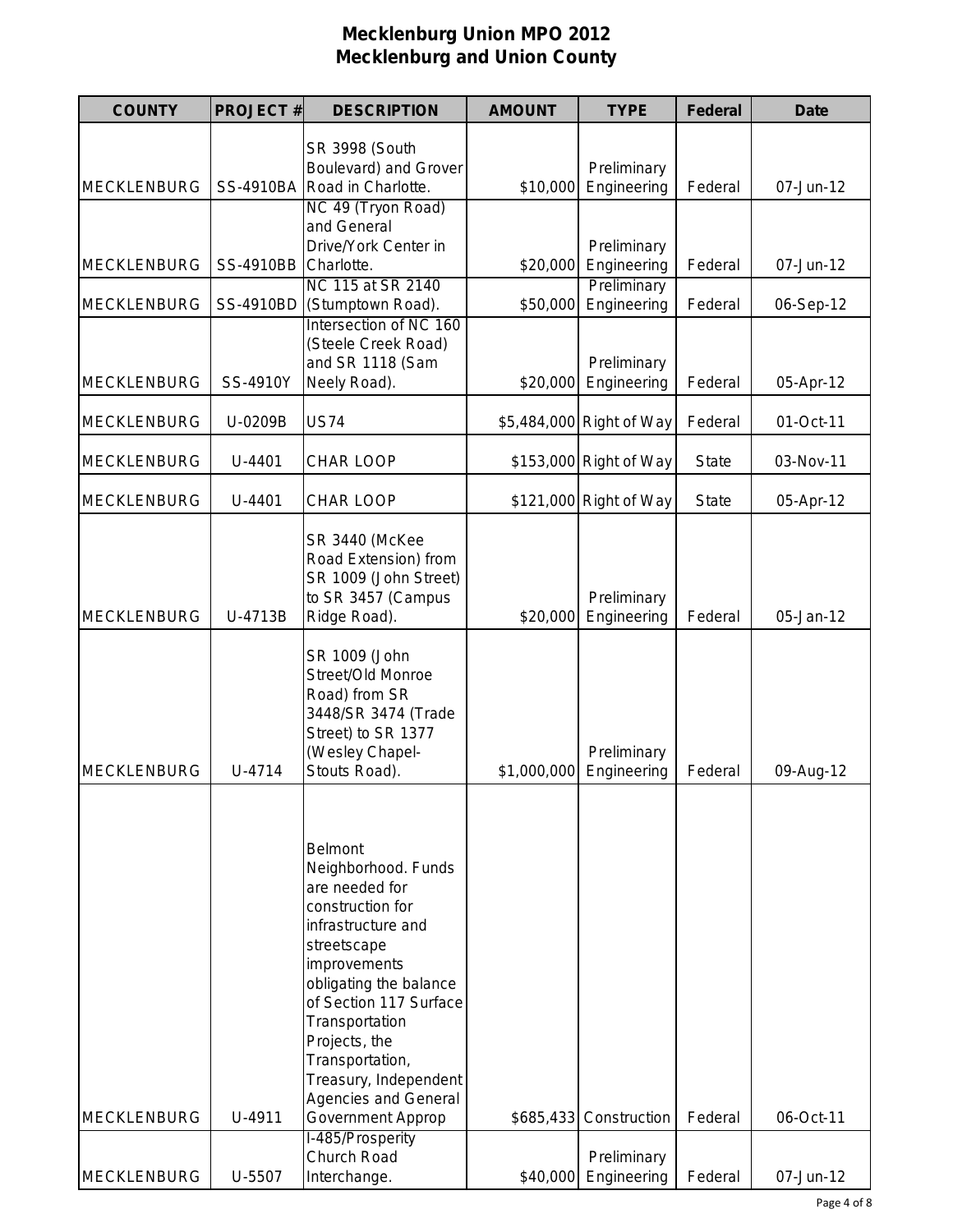| <b>COUNTY</b>      | <b>PROJECT#</b> | <b>DESCRIPTION</b>                                  | <b>AMOUNT</b> | <b>TYPE</b>             | <b>Federal</b> | <b>Date</b> |
|--------------------|-----------------|-----------------------------------------------------|---------------|-------------------------|----------------|-------------|
|                    |                 |                                                     |               |                         |                |             |
|                    |                 | Proposed crossing                                   |               |                         |                |             |
|                    |                 | closure at the                                      |               |                         |                |             |
|                    |                 | intersection of Crigler                             |               |                         |                |             |
|                    |                 | Street and the CSX<br><b>Transportation Tracks;</b> |               |                         |                |             |
| <b>MECKLENBURG</b> | Y-4810C         | Crossing #631 424Y.                                 | \$40,000      | Construction            | Federal        | 02-Feb-12   |
|                    |                 |                                                     |               |                         |                |             |
|                    |                 | Railway-Highway                                     |               |                         |                |             |
|                    |                 | <b>Grade Crossing Safety</b>                        |               |                         |                |             |
|                    |                 | Project at the<br>intersection of                   |               |                         |                |             |
|                    |                 | Primrose Avenue and                                 |               |                         |                |             |
|                    |                 | the Norfolk Southern                                |               |                         |                |             |
|                    |                 | Railroad Tracks;                                    |               | Preliminary             |                |             |
| <b>MECKLENBURG</b> | Z-5110C         | Crossing #716 105U.                                 | $-$20,000$    | Engineering             | Federal        | 06-Oct-11   |
|                    |                 | Railway-Highway                                     |               |                         |                |             |
|                    |                 | <b>Grade Crossing Safety</b>                        |               |                         |                |             |
|                    |                 | Project at the                                      |               |                         |                |             |
|                    |                 | intersection of                                     |               |                         |                |             |
|                    |                 | Primrose Avenue and<br>the Norfolk Southern         |               |                         |                |             |
|                    |                 | Railroad Tracks;                                    |               |                         |                |             |
| <b>MECKLENBURG</b> | Z-5110C         | Crossing #716 105U.                                 | $-$162,500$   | Construction            | Federal        | 06-Oct-11   |
|                    |                 | Railway-Highway                                     |               |                         |                |             |
|                    |                 | <b>Grade Crossing Safety</b>                        |               |                         |                |             |
|                    |                 | Project at the<br>intersection of Racine            |               |                         |                |             |
|                    |                 | Avenue and the                                      |               |                         |                |             |
|                    |                 | Norfolk Southern                                    |               |                         |                |             |
|                    |                 | Railway Tracks;                                     |               | Preliminary             |                |             |
| <b>MECKLENBURG</b> | Z-5310D         | Crossing #730 137D.                                 | $-$16,000$    | Engineering             | Federal        | 03-Nov-11   |
|                    |                 | Railway-Highway<br><b>Grade Crossing Safety</b>     |               |                         |                |             |
|                    |                 | Project at the                                      |               |                         |                |             |
|                    |                 | intersection of Racine                              |               |                         |                |             |
|                    |                 | Avenue and the                                      |               |                         |                |             |
|                    |                 | Norfolk Southern                                    |               |                         |                |             |
| <b>MECKLENBURG</b> | Z-5310D         | Railway Tracks;<br>Crossing #730 137D.              |               | -\$188,000 Construction | Federal        | 03-Nov-11   |
|                    |                 | Railway-Highway                                     |               |                         |                |             |
|                    |                 | <b>Grade Crossing Safety</b>                        |               |                         |                |             |
|                    |                 | Project at the                                      |               |                         |                |             |
|                    |                 | intersection of                                     |               |                         |                |             |
|                    |                 | <b>Brookford Street and</b><br>the Norfolk Southern |               |                         |                |             |
|                    |                 | Railroad Tracks;                                    |               | Preliminary             |                |             |
| <b>MECKLENBURG</b> | Z-5310E         | Crossing #716 073R.                                 | $-$16,000$    | Engineering             | Federal        | 03-Nov-11   |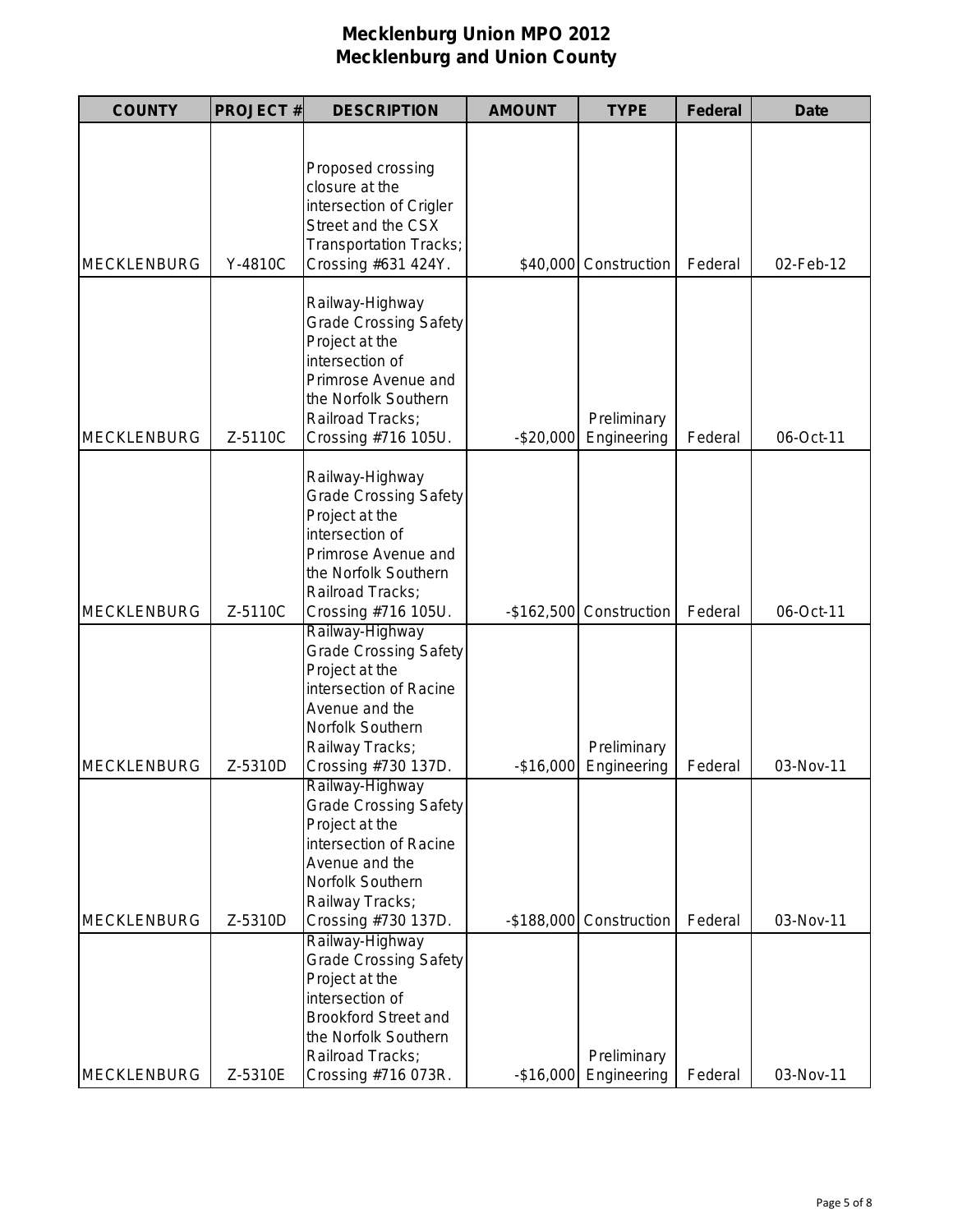| <b>COUNTY</b>      | <b>PROJECT#</b> | <b>DESCRIPTION</b>                           | <b>AMOUNT</b> | <b>TYPE</b>               | <b>Federal</b> | <b>Date</b> |
|--------------------|-----------------|----------------------------------------------|---------------|---------------------------|----------------|-------------|
|                    |                 | Railway-Highway                              |               |                           |                |             |
|                    |                 | <b>Grade Crossing Safety</b>                 |               |                           |                |             |
|                    |                 | Project at the                               |               |                           |                |             |
|                    |                 | intersection of                              |               |                           |                |             |
|                    |                 | <b>Brookford Street and</b>                  |               |                           |                |             |
|                    |                 | the Norfolk Southern                         |               |                           |                |             |
|                    |                 | Railroad Tracks;                             |               |                           |                |             |
| <b>MECKLENBURG</b> | Z-5310E         | Crossing #716 073R.<br>I-85 from south of SR | $-$188,000$   | Construction              | Federal        | 03-Nov-11   |
|                    |                 | 2894 (Speedway-                              |               |                           |                |             |
|                    |                 | <b>Concord Mills</b>                         |               |                           |                |             |
|                    |                 | Boulevard) in                                |               |                           |                |             |
|                    |                 | <b>Mecklenburg County</b>                    |               |                           |                |             |
| MECKLENBURG,       |                 | to NC 73 in Cabarrus                         |               |                           |                |             |
| <b>CABARRUS</b>    | I-3803B         | County, 6.800 miles.                         |               | -\$4,411,868 Construction | Federal        | 01-Oct-11   |
|                    |                 |                                              |               |                           |                |             |
|                    |                 | SR 3174 (Idlewild                            |               |                           |                |             |
|                    |                 | Road)/SR 1501                                |               |                           |                |             |
|                    |                 | (Traymore Lane) from                         |               |                           |                |             |
|                    |                 | I-485 in Mecklenburg                         |               |                           |                |             |
| MECKLENBURG,       |                 | County to SR 1524<br>(Stevens Mill Road) in  |               | Preliminary               |                |             |
| <b>UNION</b>       | U-4913          | Union County.                                | \$300,000     | Engineering               | Federal        | 06-Oct-11   |
|                    |                 |                                              |               |                           |                |             |
| GASTON,            |                 |                                              |               | Preliminary               |                |             |
| <b>MECKLENBURG</b> | U-3321          | <b>GASTONIA LOOP</b>                         | \$4,471,393   | Engineering               | Federal        | 05-Apr-12   |
|                    |                 | I-85 from south of SR                        |               |                           |                |             |
|                    |                 | 2894 (Speedway-                              |               |                           |                |             |
|                    |                 | <b>Concord Mills</b>                         |               |                           |                |             |
|                    |                 | Boulevard) in<br><b>Mecklenburg County</b>   |               |                           |                |             |
| CABARRUS,          |                 | to NC 73 in Cabarrus                         |               |                           |                |             |
| <b>MECKLENBURG</b> | I-3803B         | County, 8.968 miles.                         | \$30,871,000  | Construction              | Federal        | 01-Oct-11   |
|                    |                 |                                              |               |                           |                |             |
| <b>CABARRUS</b>    |                 |                                              |               |                           |                |             |
| <b>MECKLENBURG</b> | R-2123CE        | CHAR LOOP                                    | \$26,496,647  | Construction              | Federal        | 01-Oct-11   |
|                    |                 | Replace Bridge #219                          |               |                           |                |             |
|                    |                 | over Blythe Creek on                         |               |                           |                |             |
| <b>UNION</b>       | B-4293          | SR 1008, 0.165 mile.                         |               | \$1,200,000 Construction  | Federal        | 08-Mar-12   |
|                    |                 |                                              |               |                           |                |             |
|                    |                 | Replace Bridge #219                          |               |                           |                |             |
|                    |                 | over Blythe Creek on                         |               |                           |                |             |
| <b>UNION</b>       | B-4293          | SR 1008, 0.165 mile.                         | $-$ \$88,269  | Construction              | Federal        | 03-May-12   |
|                    |                 | Replace Bridge #184                          |               |                           |                |             |
|                    |                 | over Waxhaw Creek                            |               |                           |                |             |
|                    |                 | on SR 1113, 0.157                            |               |                           |                |             |
| <b>UNION</b>       | B-4294          | mile.<br>Replace Bridge #184                 | \$800,000     | Construction              | Federal        | 05-Jan-12   |
|                    |                 | over Waxhaw Creek                            |               |                           |                |             |
|                    |                 | on SR 1113, 0.157                            |               |                           |                |             |
| <b>UNION</b>       | B-4294          | mile.                                        |               | -\$35,488 Construction    | Federal        | 05-Apr-12   |
|                    |                 | Replace Bridge #118                          |               |                           |                |             |
|                    |                 | over Lanes Creek on                          |               |                           |                |             |
| <b>UNION</b>       | B-4652          | SR 1937.                                     |               | \$100,000 Right of Way    | Federal        | 03-Nov-11   |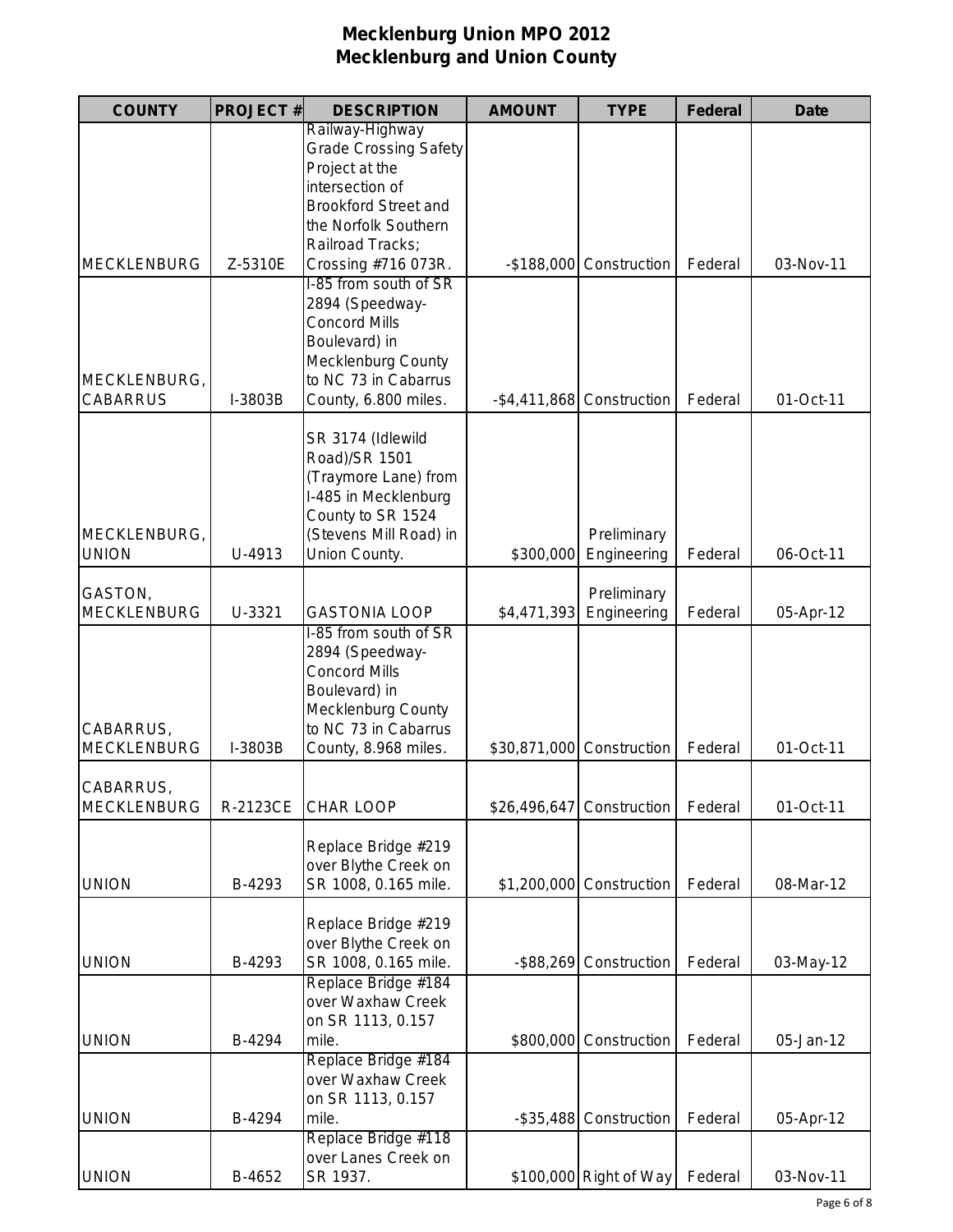| <b>COUNTY</b> | <b>PROJECT#</b>    | <b>DESCRIPTION</b>      | <b>AMOUNT</b> | <b>TYPE</b>                | <b>Federal</b> | <b>Date</b> |
|---------------|--------------------|-------------------------|---------------|----------------------------|----------------|-------------|
|               |                    | Replace Bridge #453     |               |                            |                |             |
|               |                    | over Norkett Branch     |               |                            |                |             |
| <b>UNION</b>  | B-4824             | on SR 1003.             |               | \$70,000 Right of Way      | Federal        | 08-Mar-12   |
|               |                    | Replace Bridge #29      |               |                            |                |             |
|               |                    | over Goose Creek on     |               |                            |                |             |
| <b>UNION</b>  | B-5109             | <b>NC 218.</b>          |               | \$145,000 Right of Way     | Federal        | 12-Jul-12   |
|               |                    | Replace Bridge #234     |               |                            |                |             |
|               |                    | over West Fork          |               |                            |                |             |
|               |                    | Twelve Mile Creek on    |               | Preliminary                |                |             |
| <b>UNION</b>  | BD-5110AA SR 1358. |                         | \$150,000     | Engineering                | Federal        | 05-Apr-12   |
|               |                    | Replace Bridge #285     |               |                            |                |             |
|               |                    | over Lynches Creek      |               | Preliminary                |                |             |
| <b>UNION</b>  |                    | BD-5110AB on SR 2153.   | \$150,000     | Engineering                | Federal        | 05-Apr-12   |
|               |                    | Replace Bridge #330     |               |                            |                |             |
|               |                    | over a branch of Little |               |                            |                |             |
|               |                    | Richardson Creek on     |               | Preliminary                |                |             |
| <b>UNION</b>  | BD-5110AC SR 2133. |                         | \$150,000     | Engineering                | Federal        | 05-Apr-12   |
|               |                    | Replace Bridge #56      |               |                            |                |             |
|               |                    | over Jack's Branch on   |               |                            |                |             |
| <b>UNION</b>  | <b>BD-5110J</b>    | <b>NC 205.</b>          |               | \$30,000 Right of Way      | Federal        | 06-Oct-11   |
|               |                    | Replace Bridge #56      |               |                            |                |             |
|               |                    | over Jack's Branch on   |               |                            |                |             |
| <b>UNION</b>  | <b>BD-5110J</b>    | <b>NC 205.</b>          |               | \$550,000 Construction     | Federal        | 08-Mar-12   |
|               |                    | Replace Bridge #77      |               |                            |                |             |
|               |                    | over Ray's Creek on     |               |                            |                |             |
| <b>UNION</b>  | <b>BD-5110K</b>    | SR 1751.                |               | \$30,000 Right of Way      | Federal        | 06-Oct-11   |
|               |                    | Replace Bridge #205     |               |                            |                |             |
|               |                    | over Beaverdam          |               |                            |                |             |
| <b>UNION</b>  | <b>BD-5110L</b>    | Creek on SR 1157.       |               | \$30,000 Right of Way      | Federal        | 06-Oct-11   |
|               |                    | Replace Bridge #205     |               |                            |                |             |
|               |                    | over Beaverdam          |               |                            |                |             |
| <b>UNION</b>  | <b>BD-5110L</b>    | Creek on SR 1157.       |               | \$575,000 Construction     | Federal        | 05-Apr-12   |
|               |                    | Replace Bridge #37      |               |                            |                |             |
|               |                    | over Gold Branch on     |               |                            |                |             |
| <b>UNION</b>  | <b>BD-5110V</b>    | SR 1658.                |               | \$30,000 Right of Way      | Federal        | 06-Oct-11   |
|               |                    | Replace Bridge #37      |               |                            |                |             |
|               |                    | over Gold Branch on     |               |                            |                |             |
| <b>UNION</b>  | <b>BD-5110V</b>    | SR 1658.                | \$450,000     | Construction               | Federal        | 08-Mar-12   |
|               |                    | Replace Bridge #109     |               |                            |                |             |
|               |                    | over Brown Creek on     |               |                            |                |             |
| <b>UNION</b>  | <b>BD-5110W</b>    | SR 1915.                |               | \$30,000 Right of Way      | Federal        | 06-Oct-11   |
|               |                    | Replace Bridge #109     |               |                            |                |             |
|               |                    | over Brown Creek on     |               |                            |                |             |
| <b>UNION</b>  | <b>BD-5110W</b>    | SR 1915.                |               | \$425,000 Construction     | Federal        | 08-Mar-12   |
|               |                    |                         |               | Preliminary                |                |             |
| <b>UNION</b>  | R-3329             | <b>US74</b>             | \$3,258,893   | Engineering                | Federal        | 05-Apr-12   |
|               |                    |                         |               |                            |                |             |
| <b>UNION</b>  | R-3329             | <b>US74</b>             |               | \$139,500,000 Right of Way | Federal        | 02-Feb-12   |